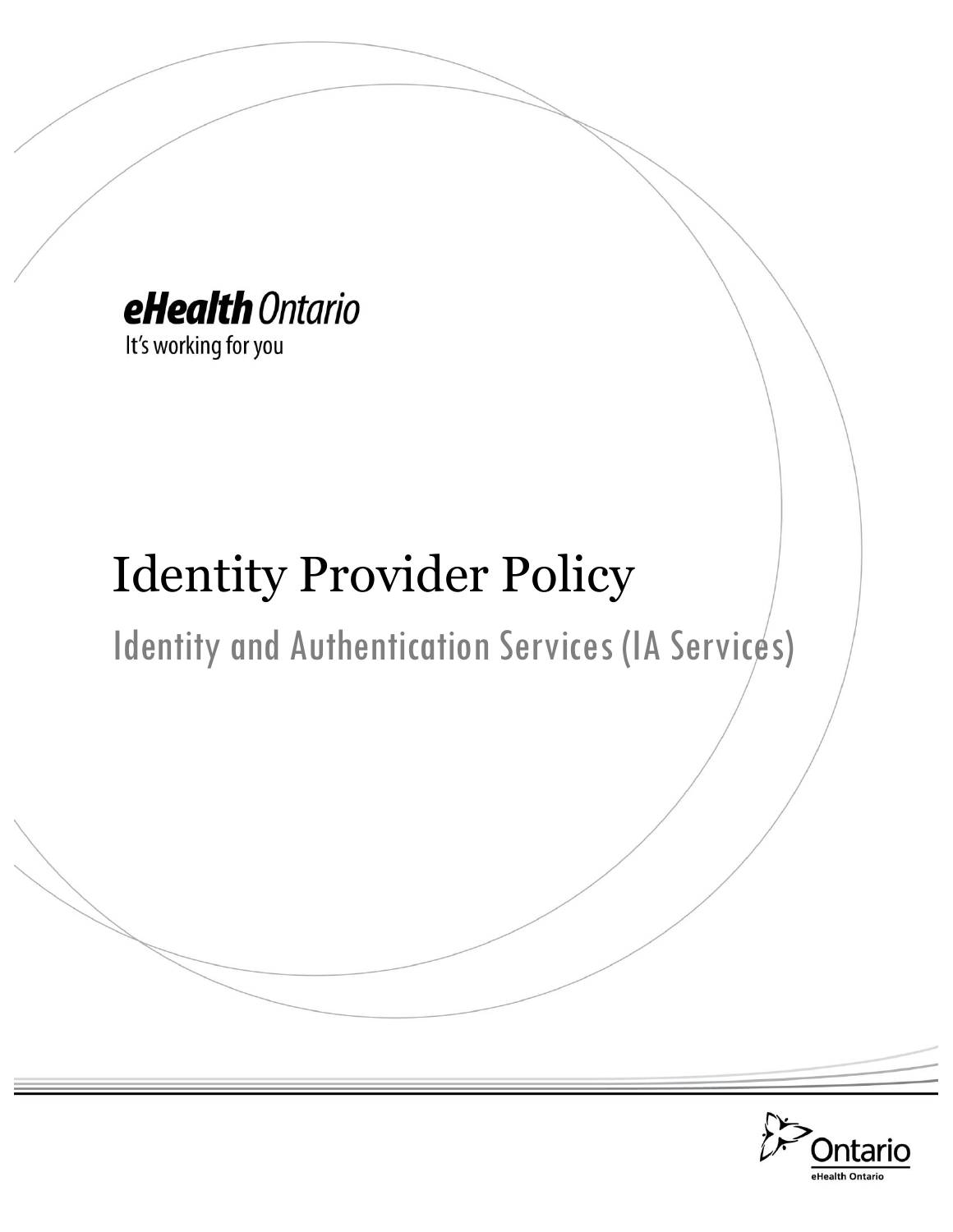# **Table of Contents**

| 1           |      |  |
|-------------|------|--|
| 1.1         |      |  |
| 1.2         |      |  |
| 1.3         |      |  |
| 1.4         |      |  |
| 1.5         |      |  |
| 1.6         |      |  |
| 1.7         |      |  |
| $\mathbf 2$ |      |  |
| 2.1         |      |  |
| 2.2         |      |  |
| 2.3         |      |  |
| 2.4         |      |  |
| 2.5         |      |  |
| 2.6         |      |  |
| 2.7         |      |  |
| 2.8         |      |  |
| 2.9         |      |  |
|             | 2.10 |  |
|             | 2.11 |  |
|             | 2.12 |  |
|             | 2.13 |  |
|             | 2.14 |  |
|             | 2.15 |  |
|             | 2.16 |  |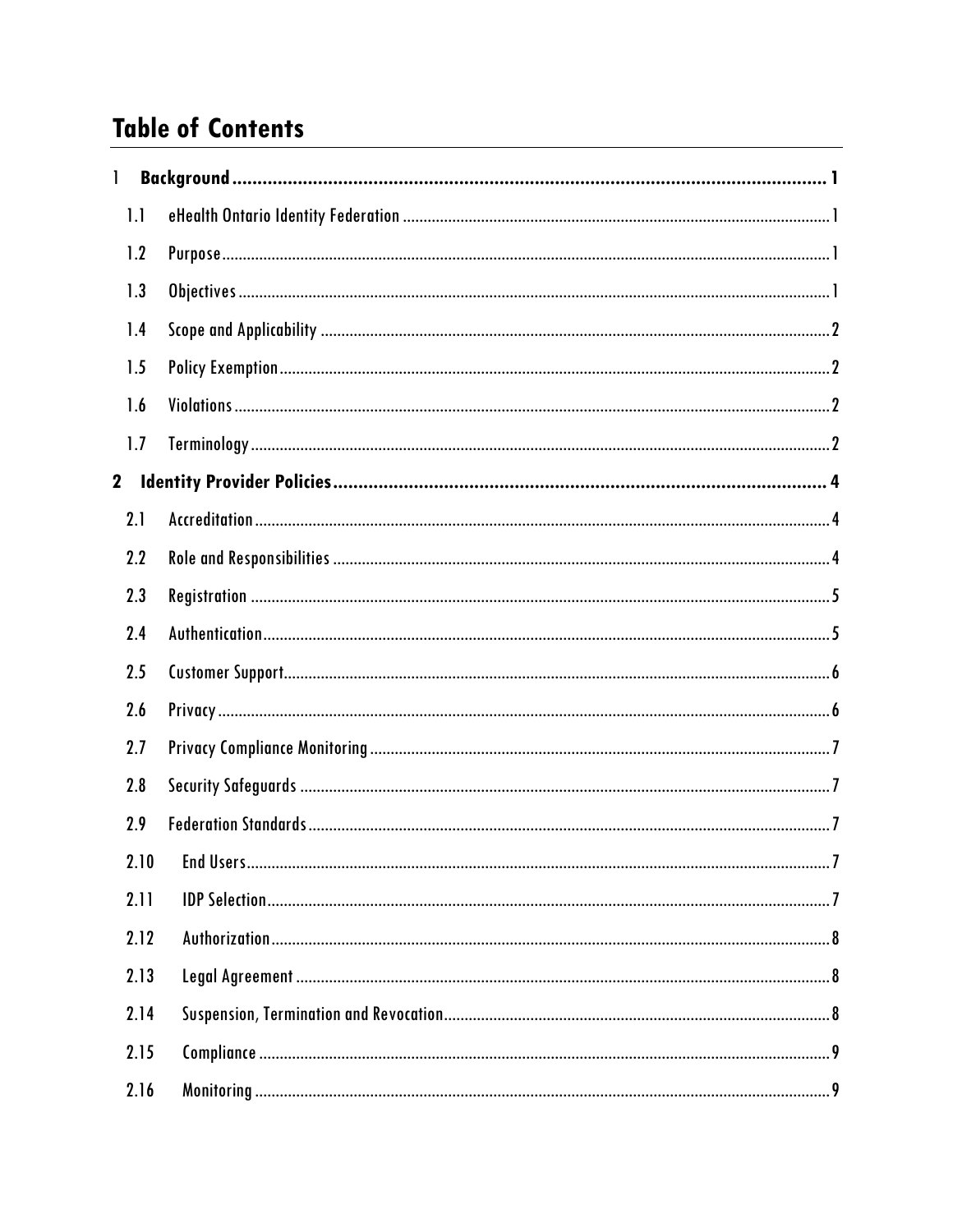| 3.4 |  |
|-----|--|
| 3.5 |  |
|     |  |
|     |  |
|     |  |
|     |  |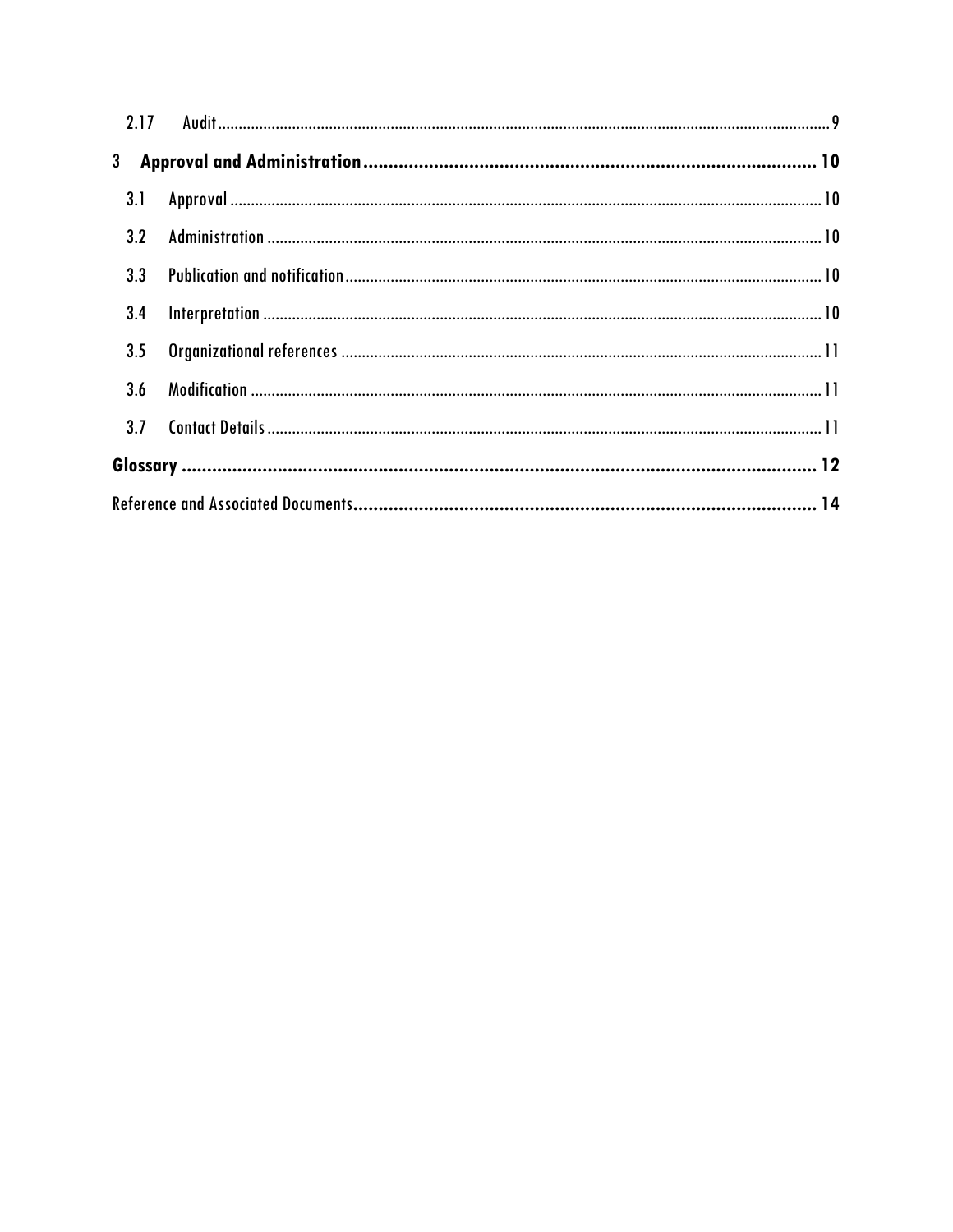# <span id="page-3-0"></span>**1 Background**

### <span id="page-3-1"></span>**1.1 eHealth Ontario Identity Federation**

- 1.1.1 The eHealth Ontario Identity Federation ("**Federation**") managed by eHealth Ontario (the "**Agency**") is a network whose members either provide or access electronic health services ("**Federated Services**") over the Agency's **Federated System** – a technology infrastructure comprising applications, systems, registries, databases, files, portal applications and tools.
- 1.1.2 The Agency's ONE® ID Program is the Federation Operator of the Federation a "broker" that relays End Users' access requests for Federated Services, together with their Identity Providers' (**IDPs**) identity validations, to enable Application Providers to make informed Authorization decisions.

#### <span id="page-3-2"></span>**1.2 Purpose**

- 1.2.1 This Policy sets out:
	- a) Accreditation requirements for IDPs;
	- b) Minimum standards for the Identity and Authentication Services ("**IA Services**") accredited IDPs provide to End Users; and
	- c) Operational policies relating to the access and use of Federated Services, including:
		- End User responsibilities;
		- Monitoring and compliance provisions; and
		- Privacy and security requirements.

# <span id="page-3-3"></span>**1.3 Objectives**

- 1.3.1 This Policy helps to ensure that:
	- a) Accountabilities and responsibilities for Registering and Authenticating End Users for accessing Federated Services are identified.
		- b) IA Services attain defined standards, so that End Users are Registered and Authenticated: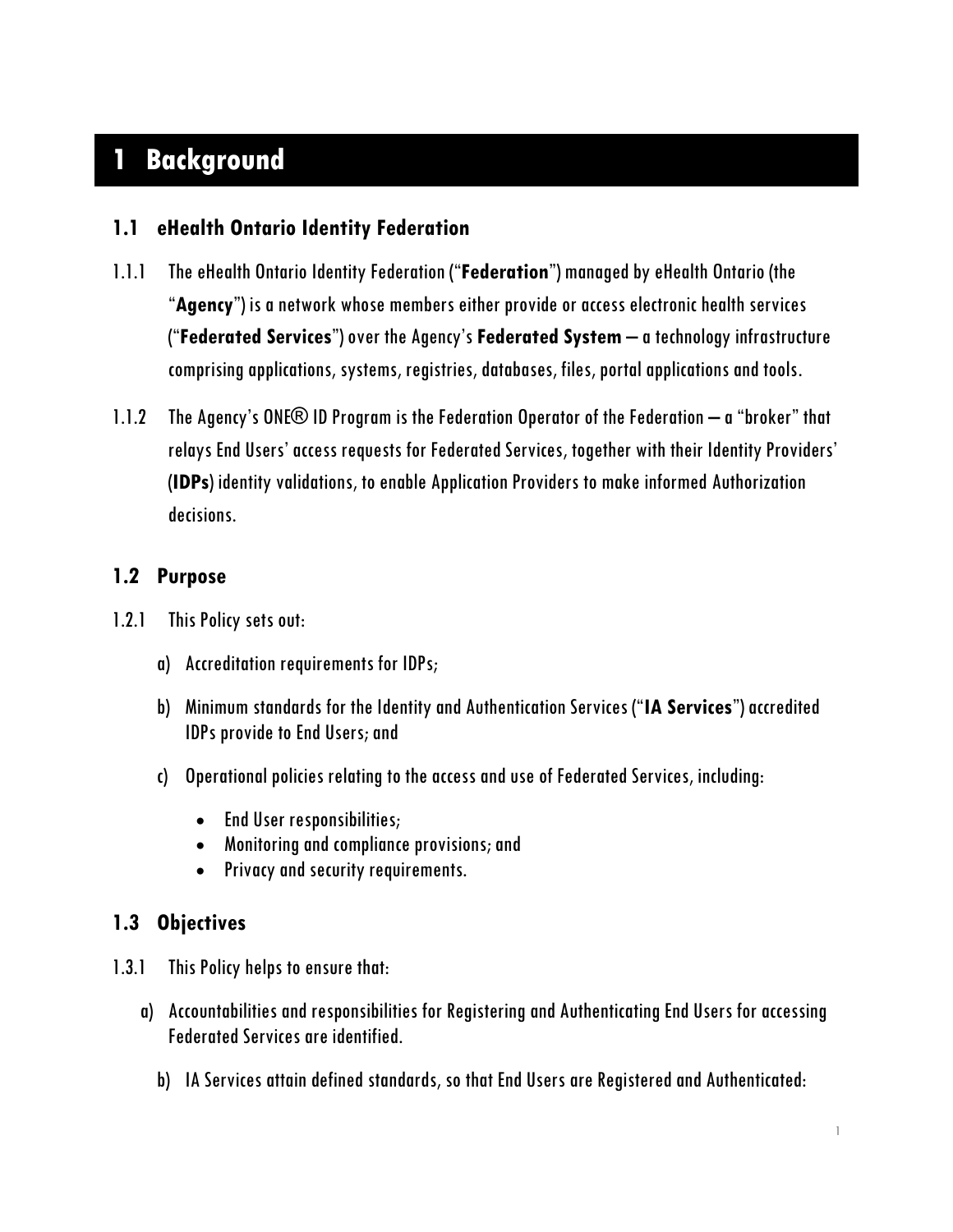- Using consistent, well-defined, reliable and secure processes; and
- To the required Level of Assurance for the Federated Service(s) being accessed.
- c) Privacy and security requirements are established to protect the Personal Information or Personal Health Information accessed through Federated Services.

# <span id="page-4-0"></span>**1.4 Scope and Applicability**

- 1.4.1 This document applies to all accredited IDPs and their Representatives.
- 1.4.2 This Policy establishes mandatory, minimum requirements for accredited IDPs and the IA Services they provide within the Federation.

#### <span id="page-4-1"></span>**1.5 Policy Exemption**

- 1.5.1 The Senior Director, Identity, Access & Privacy, is responsible for ensuring compliance with this Policy.
- 1.5.2 In exceptional cases, an IDP may request an exemption from one or more requirement(s) in this Policy in writing to the Agency, which must state the reason(s) for the request. All requests shall be reviewed and approved by ONE ID Identity Services and Security Services leads.

#### <span id="page-4-2"></span>**1.6 Violations**

1.6.1 Any violation of this Policy by an IDP or its Representatives is subject to the penalties contained in the contractual agreement between that IDP and the Agency. In addition, the Agency may also pursue any other remedy available pursuant to any applicable Laws and Regulations.

# <span id="page-4-3"></span>**1.7 Terminology**

1.7.1 This Policy follows certain wording conventions with precise requirements and obligations:

**Shall/Must:** This requirement is mandatory.

**Should**: The implementer must choose this action, unless business requirement(s) dictate(s) otherwise.

Exceptions must be approved by management, as modifications to the standard practice.

**May:** The implementer may choose to take one or more of a selection of options, but must make a choice

of one or more, as dictated within the context of the item.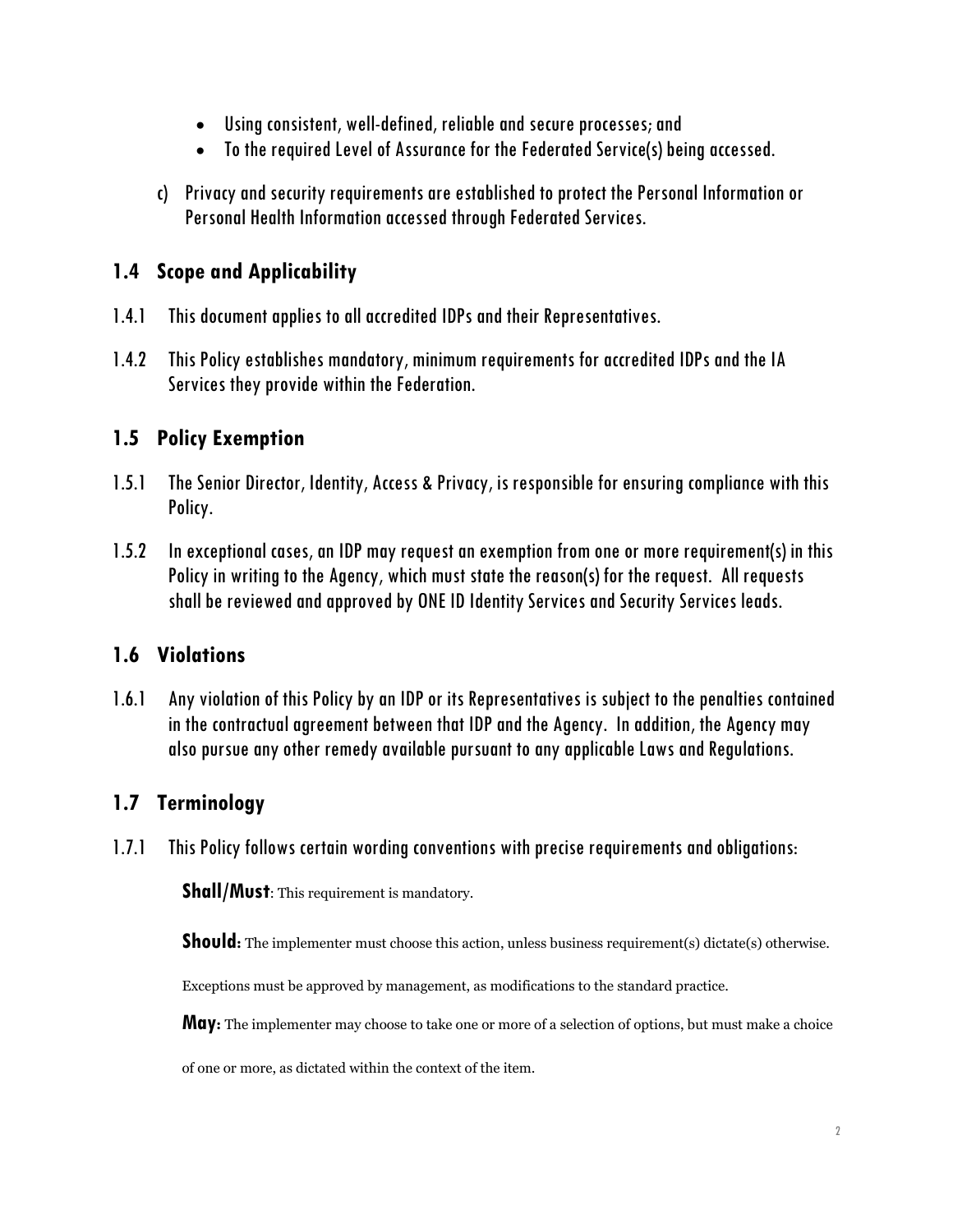- 1.7.2 Pronouns and any variations thereof will be deemed to include the feminine and masculine and all terms used in the singular will be deemed to include the plural, and vice versa, as the context may require.
- 1.7.3 The words "include" and "including" when used are not intended to be exclusive and mean, respectively, "include, without limitation," and "including, but not limited to".
- 1.7.4 Words and terms in this Policy that have meanings differing from the commonly accepted definitions are capitalized and their meanings are set out in the Glossary.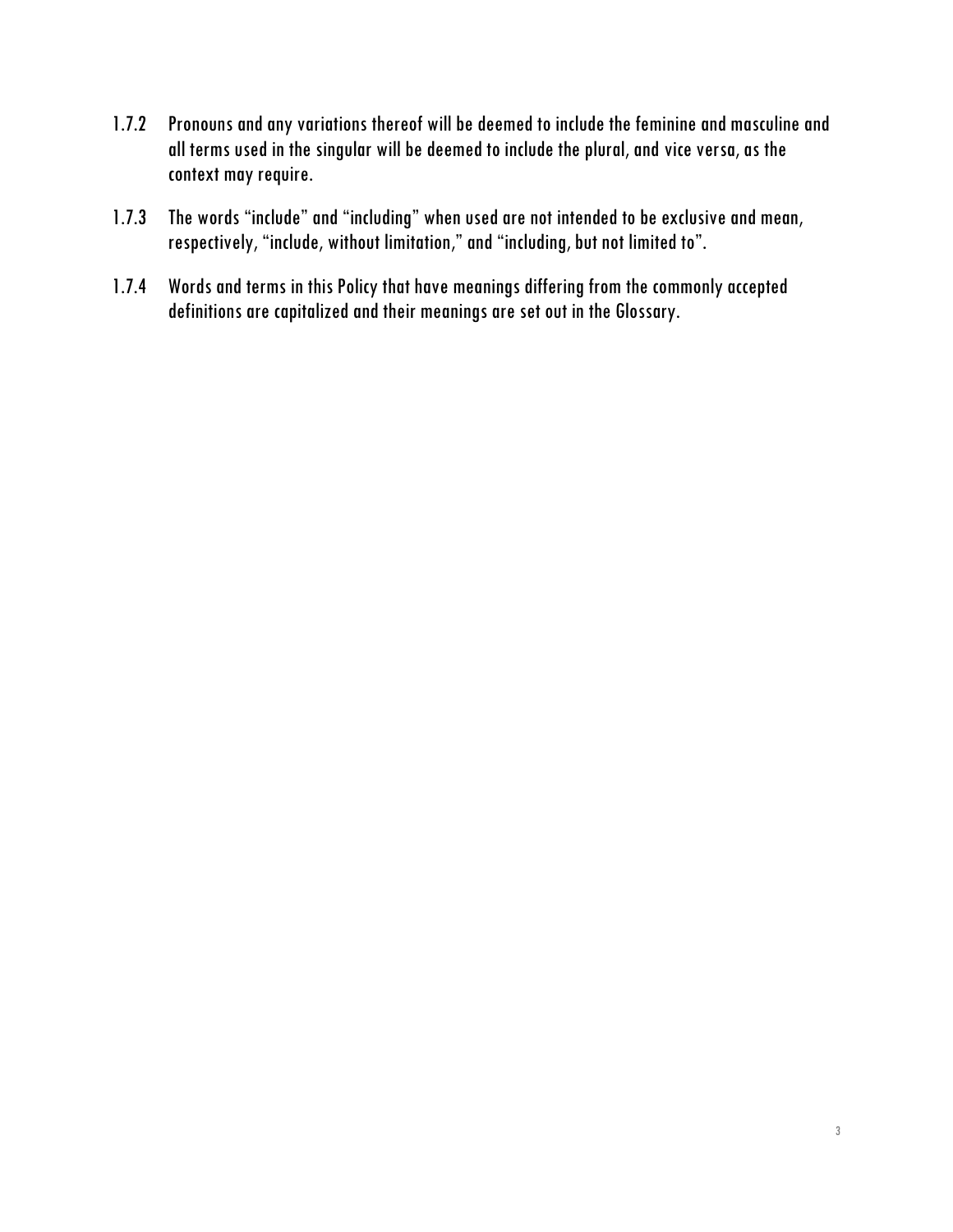# <span id="page-6-0"></span>**2 Identity Provider Policies**

#### <span id="page-6-1"></span>**2.1 Accreditation**

#### 2.1.1 To be accredited, the IDP must:

- a) Be capable of validating End Users' identity to an AL2 or higher;
- b) Enter into all applicable agreement(s) with the Agency; and
- c) Have an Identity Access and Management System ("IAMS") and provide IA Services that, upon review by the Agency, are considered to meet the requirements of the eHealth Ontario Identity Federation - Standards for Identity Providers ("Standards") and, as applicable, the eHealth Ontario Identity Federation - [Federation Attributes Specifications] and [Federated Services Specifications] (collectively "Specifications").
- 2.1.2 If the IAMS or the IA Services provided by an IDP does/do not meet any requirement(s), the Agency may recommend changes that would bring it into compliance. If the IDP does not implement the recommended changes or does not implement the recommended changes in a manner that is satisfactory to the Agency, the Agency shall not accredit the IDP.
- 2.1.3 The Agency shall document a list of accredited IDPs and provide it to Federation members and End Users upon request.

#### <span id="page-6-2"></span>**2.2 Role and Responsibilities**

#### 2.2.1 The responsibilities of an accredited IDP include:

- a) Identity validation (e.g., validating End Users' real-world identity and assigning to each a unique User ID);
- b) Credentials management (e.g., issuing Credentials appropriate for a Federated Service's required Level of Assurance);
- c) IAMS management (e.g. maintaining or upgrading its IAMS);
- d) Policies and standards (e.g. establish and enforce IA Services-related policies and Identity Provider Standards that are consistent with the Agency's);
- e) Compliance (e.g. observing all applicable Federation policies, standards, privacy and security guidelines, legal agreement(s) and applicable Laws and Regulations); and
- f) Client Support (e.g. providing helpdesk support for End Users).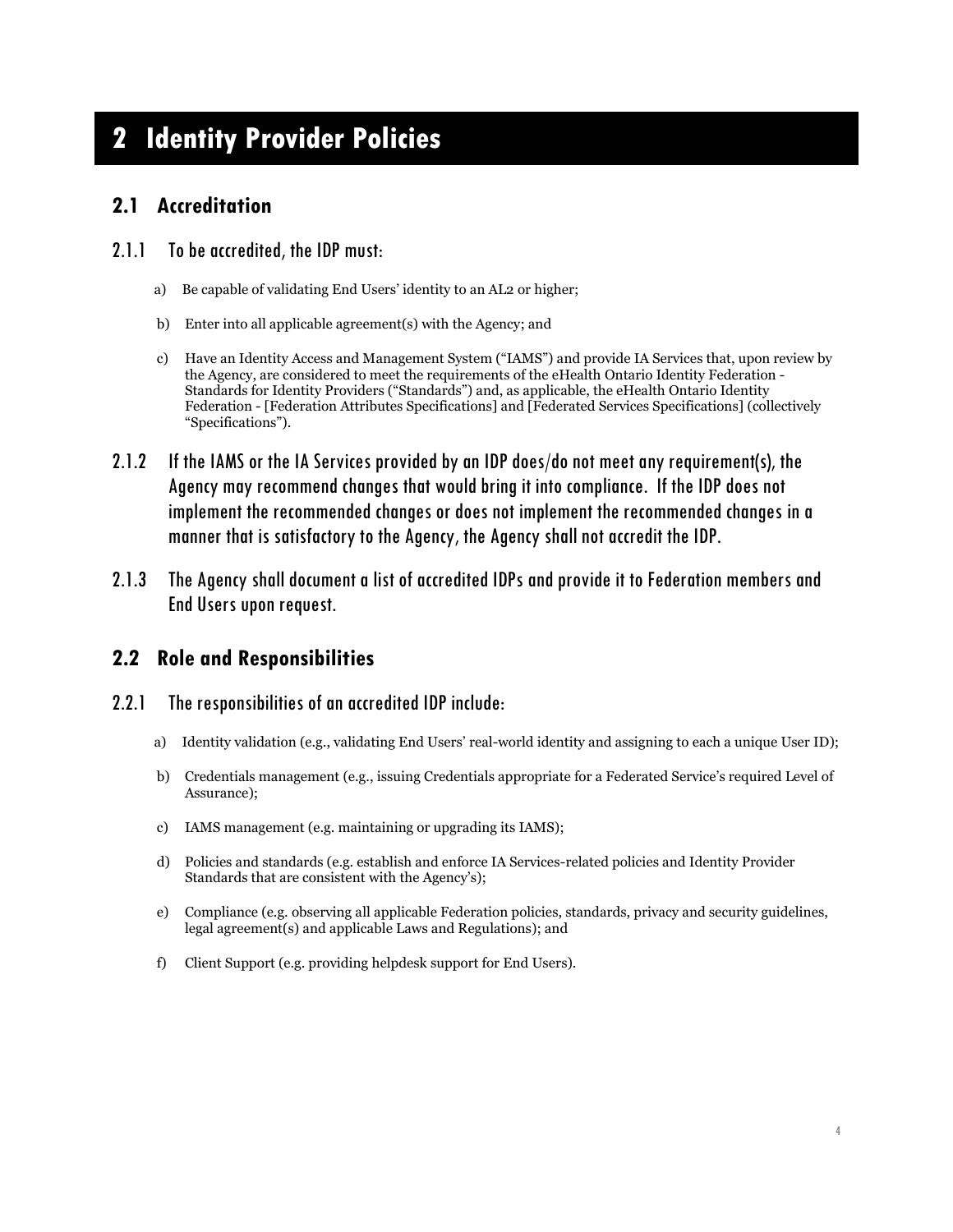### <span id="page-7-0"></span>**2.3 Registration**

- 2.3.1 During Registration, the IDP must assign to each End User the following information, in accordance with the requirements set out in the Identity Provider Standards:
	- a) A unique User ID;
	- b) a Level of Assurance; and
	- c) The information required to set and maintain a password.
- 2.3.2 Generally, End Users must attain an AL2 or above in order to be authorized to access Federated Services, particularly where any Sensitive Information, including Personal Information or Personal Health Information, may be accessed therefrom.

The Standards should be consulted for further requirements relating to Levels of Assurance.

2.3.3 The IDP must ensure that all End Users agree to observe the Agency's Acceptable Use Policy when accessing Federated Services, as a condition for Registration.

#### <span id="page-7-1"></span>**2.4 Authentication**

- 2.4.1 No interaction between the Federated System and an End User shall be permitted until an acceptable Authentication has been received by the Agency.
- 2.4.2 The IDP must establish Authentication processes to validate the association between an End User's Credential and real-world identity, in accordance with the requirements in the Standards.
- 2.4.3 The minimum mandatory information required for Authenticating End Users are set out in the Identity Provider Standards.
- 2.4.4 An Authentication method that involves the use of Challenge Questions must comply with the requirements in the Identity Provider Standards.
- 2.4.5 The Agency may, in its sole discretion, revise its accepted Authentication requirements upon giving the IDP written notice in accordance with the terms of the applicable agreement(s).
- 2.4.6 To facilitate portable access to Federated Services, the IDP should have the capability to Authenticate on different types of portable electronic devices (e.g., smartphones, tablets), as detailed in the Identity Provider Standards.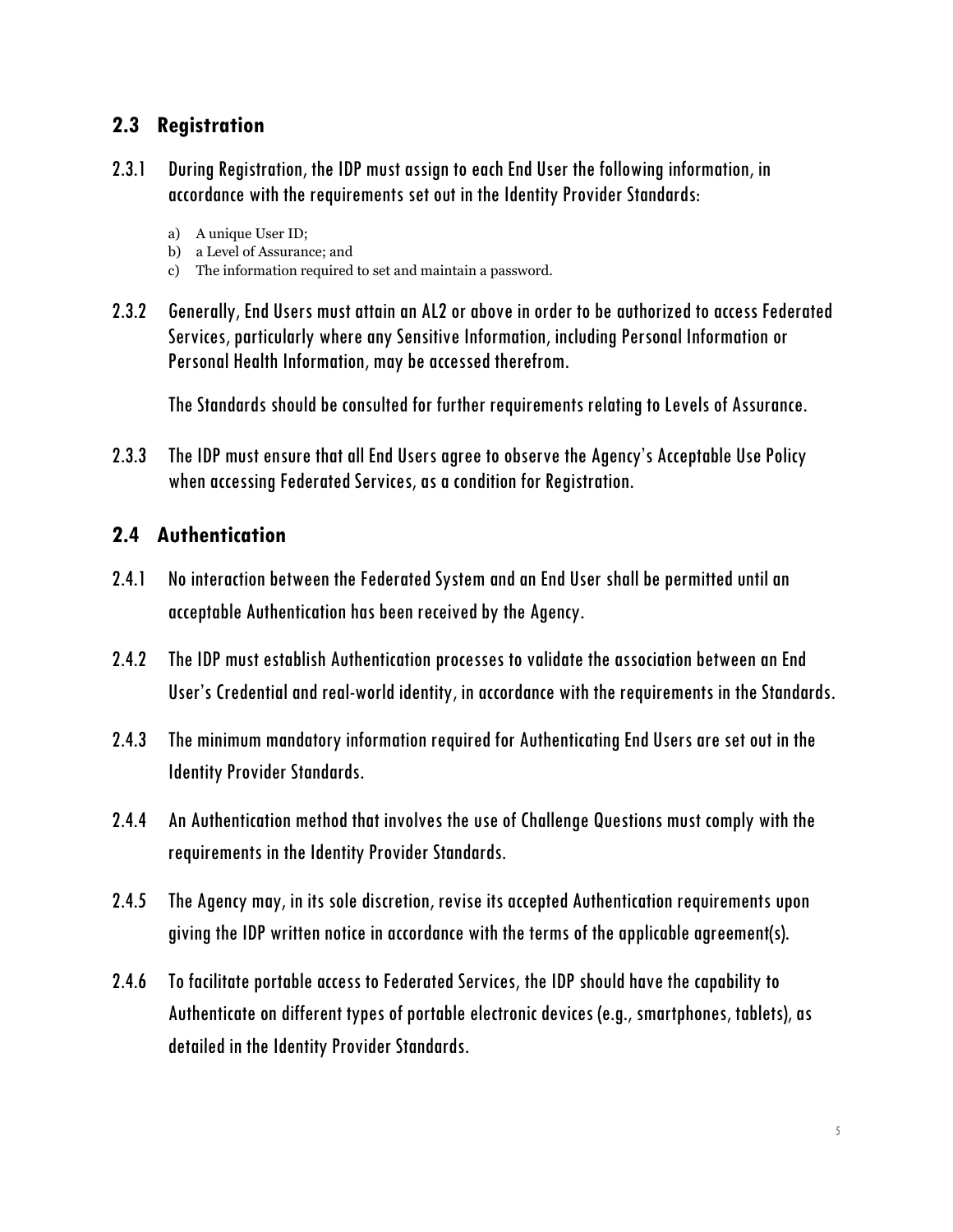2.4.7 The IDP must ensure the accuracy of all electronic identities and attributes submitted to the Agency.

#### <span id="page-8-0"></span>**2.5 Customer Support**

- 2.5.1 The IDP must have Registered and Enrolled customer service representatives to perform the tasks of Registering, Authenticating and assisting their client End Users, within the scope of authority delegated by the IDP.
- 2.5.2 The IDP's customer service representatives must be Registered at AL2 or above.
- 2.5.3 The IDP's customer service representatives shall be provided with access to only the information required to carry out their assigned duties.
- 2.5.4 Individuals who contact an IDP's customer service representatives must first be Authenticated through a process defined by the IDP, in accordance with the requirements set out in the relevant section(s) of the Identity Provider Standards.

#### <span id="page-8-1"></span>**2.6 Privacy**

- 2.6.1 The IDP must only collect, use, retain and disclose information, including PHI or PI, for Registration or Authentication purposes, and only to the extent necessary for the purpose for which the information is collected.
- 2.6.2 The IDP must separate information collected for the purposes of Registration and Authentication from other information and must ensure this Registration and Authentication information is handled in accordance with the applicable agreement(s) and Laws and Regulations.
- 2.6.3 The IDP must provide a physical Privacy Impact Assessment to the Agency to facilitate the Agency's completion of any Privacy Impact Assessment(s) required.
- 2.6.4 The IDP must meet the requirements in the Agency's *Privacy Impact Assessment Policy*.
- 2.6.5 The IDP must comply with any risk treatment plans required by the Agency relating to the provision of IA Services. If the IDP does not implement the recommended changes or does not implement the recommended changes in a manner that is satisfactory to the Agency, the Agency may pursue such recourse as set out in its agreement(s) with the IDP.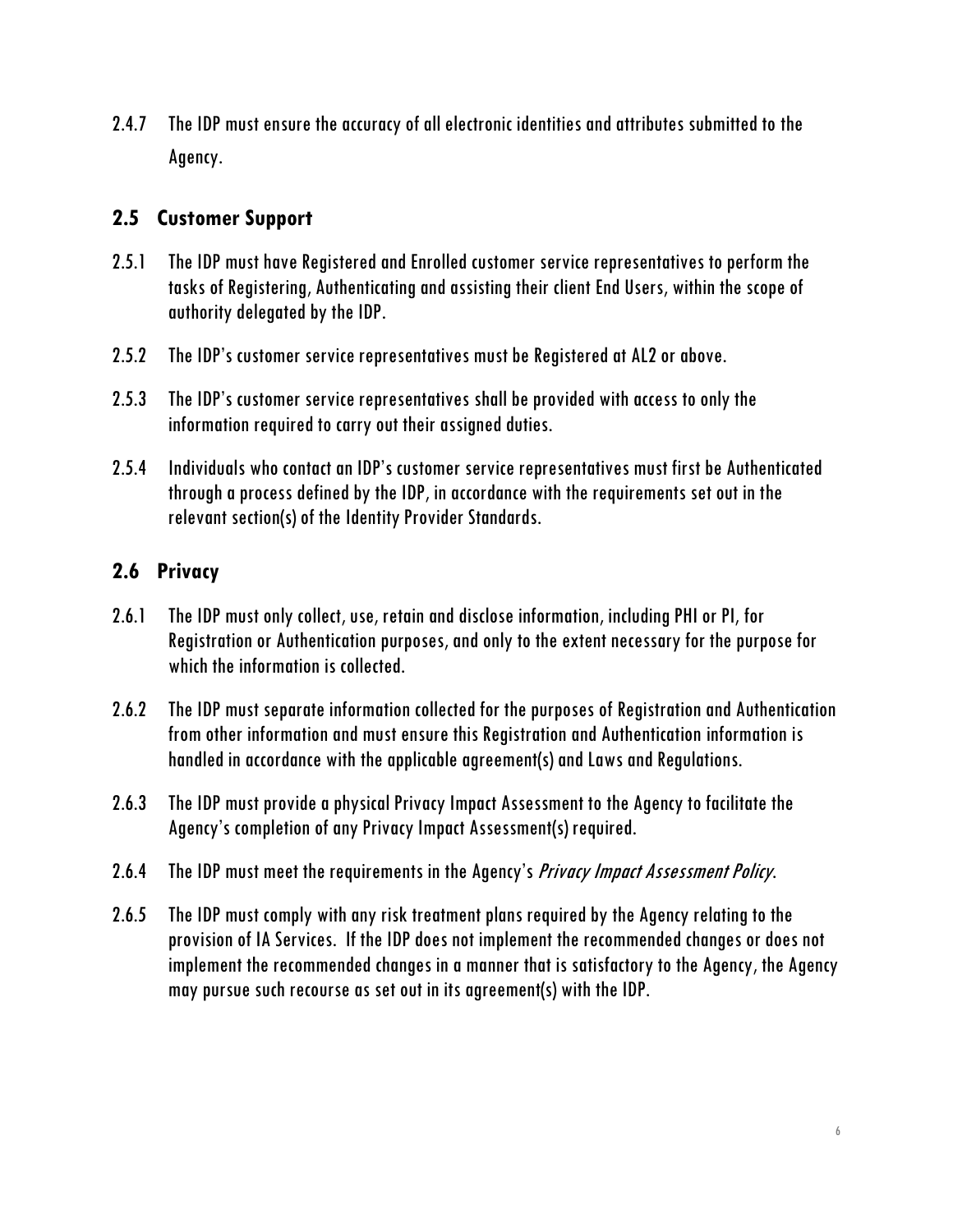# <span id="page-9-0"></span>**2.7 Privacy Compliance Monitoring**

- 2.7.1 The Agency may conduct privacy and data protection compliance reviews on the IDP on a basis and schedule proposed by the Chief Privacy Officer and Compliance Officer.
- 2.7.2 The Agency shall provide prior notice of a privacy and data protection compliance review in accordance with the terms of the applicable agreement(s) with the IDP.

# <span id="page-9-1"></span>**2.8 Security Safeguards**

2.8.1 The IDP must ensure that its IAMS and the IA Services it provides meet the requirements and Identity Provider Standards

#### <span id="page-9-2"></span>**2.9 Federation Standards**

2.9.1 The IDP must comply with the Identity Provider Standards.

# <span id="page-9-3"></span>**2.10 End Users**

- 2.10.1 To be eligible for accessing any Federated Services, all End Users must:
	- a) be Registered and Authenticated by an accredited IDP;
	- b) receive from the IDP notification of the legal authority and purpose(s) for the collection, recording, use and disclosure of any End User information, including PI and PHI;
	- c) consent to the collection, recording, use and disclosure of Registration information; and
	- d) Agree to abide by the Agency's Acceptable Use Policy.

# <span id="page-9-4"></span>**2.11 IDP Selection**

- 2.11.1 End Users may choose the Agency's ONE®ID as their IDP for the purpose of accessing Federated Services.
- 2.11.2 Service Consumers may provide IA Services to their Representatives internally, provided they have been accredited as an IDP of the Federation. For instance, a hospital that had been accredited as an IDP within the Federation may provide IA Services to its staff to access Federated Services.
- 2.11.3 End Users may also choose their IDP from the list of IDPs accredited by the Agency. For instance, a physician seeking to access Federated Services may retain an accredited IDP to provide identity assertions on his/her behalf to the Agency, to confirm that the physician had been Authenticated.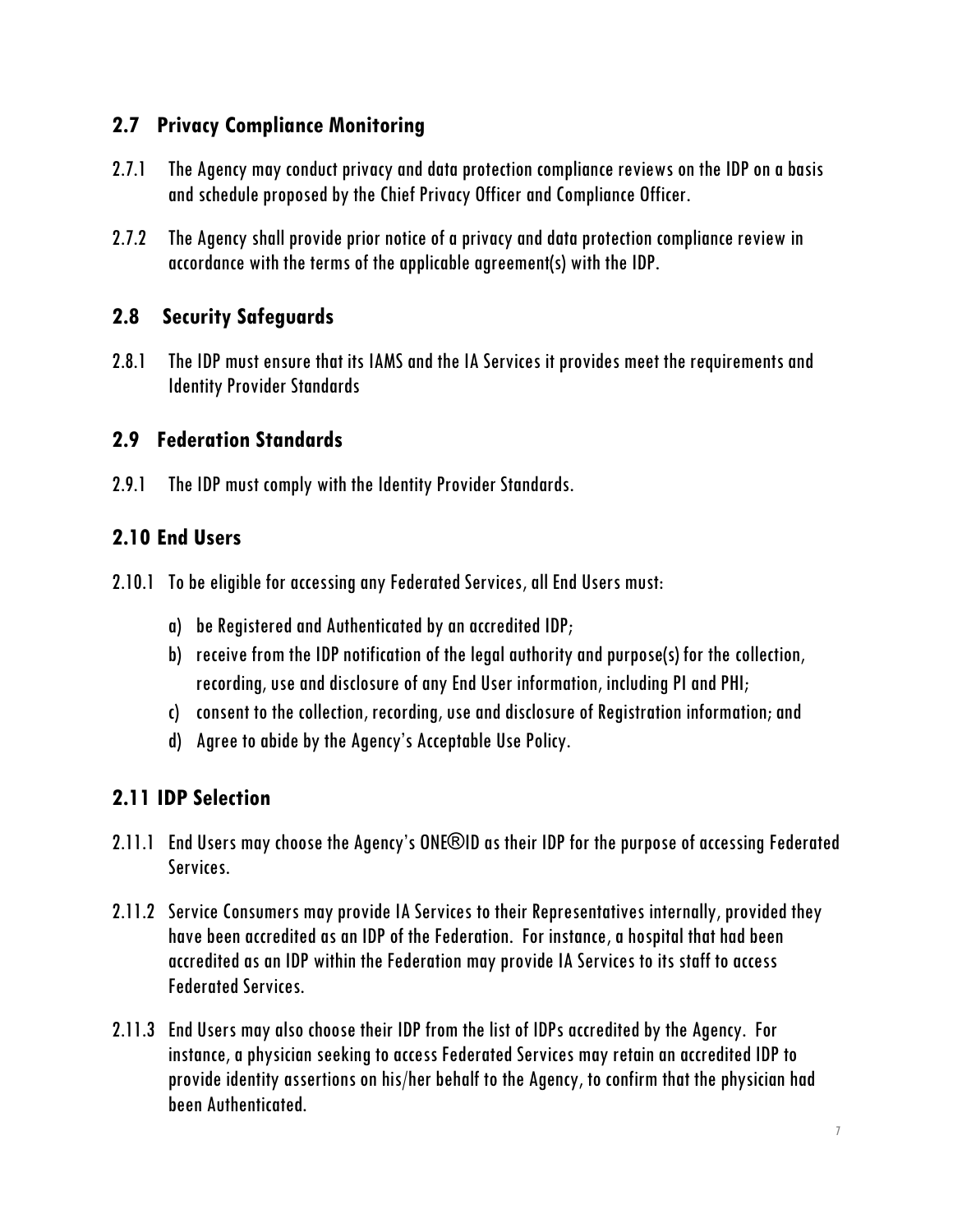# <span id="page-10-0"></span>**2.12 Authorization**

- 2.12.1 Application Providers are responsible for Authorization they are entitled to determine whether to grant any End User access to Federated Services they offer, as well as the scope of their entitlements.
- 2.12.2 In accordance with the Identity Provider Standards, Application Providers may also determine the rule(s) by which End Users may be given access to any Federated Services they offer, including role-based access, e.g. granting End Users a level of access corresponding to the level of privacy and separation of privileges the Application Provider considers appropriate for each role.
- 2.12.3 The Agency shall enforce any Authorization rule(s) that are established by Application Providers.

# <span id="page-10-1"></span>**2.13 Legal Agreement**

2.13.1 The IDP must sign all applicable agreement(s) with the Agency prior to providing any IA Services. Applicable provisions of this Policy shall be addressed in any such agreement(s).

# <span id="page-10-2"></span>**2.14 Suspension, Termination and Revocation**

- 2.14.1 The Agency may suspend, terminate or revoke the rights of the IDP(including its accreditation status)or its Representatives found in violation of this Policy, in accordance with the applicable agreement(s).
- 2.14.2 The Agency shall provide notice of any suspension, termination or revocation in accordance with the terms in the applicable agreement(s) between it and the IDP.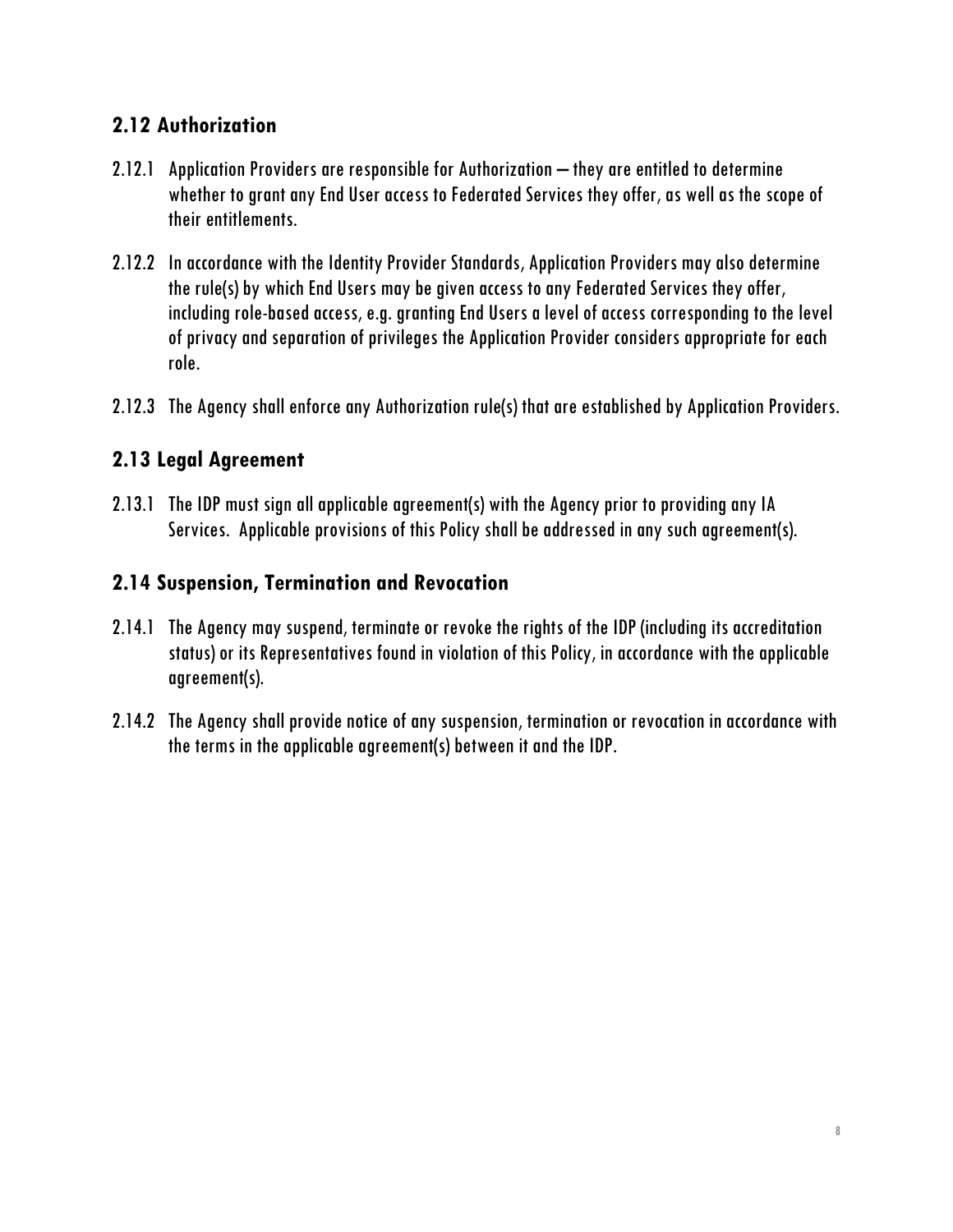# <span id="page-11-0"></span>**2.15 Compliance**

- 2.15.1 The IDP must provide IA Services in compliance with this Policy and with all applicable Laws and Regulations.
- 2.15.2 The IDP must establish, document and enforce its own policies, standards, processes or procedures that may be required to ensure compliance with applicable Identity Provider Standards.

# <span id="page-11-1"></span>**2.16 Monitoring**

2.16.1 The Agency may implement processes to monitor compliance with this Policy.

# <span id="page-11-2"></span>**2.17 Audit**

- 2.17.1 The Agency may audit compliance by an IDP on an on-going basis.
- 2.17.2 The Agency may exercise its rights under this section for purposes that include verifying compliance by the IDP with any applicable Federation policy, standard or agreement.
- 2.17.3 The IDP must provide such information, access and assistance as is reasonably required by the Agency for the purpose of conducting any audit. Specifically, the IDP shall allow the Agency and its Representatives to enter or inspect its premises, as well as any information, record or document in its possession or control, in accordance with the terms of the applicable agreement(s)between the IDP and the Agency.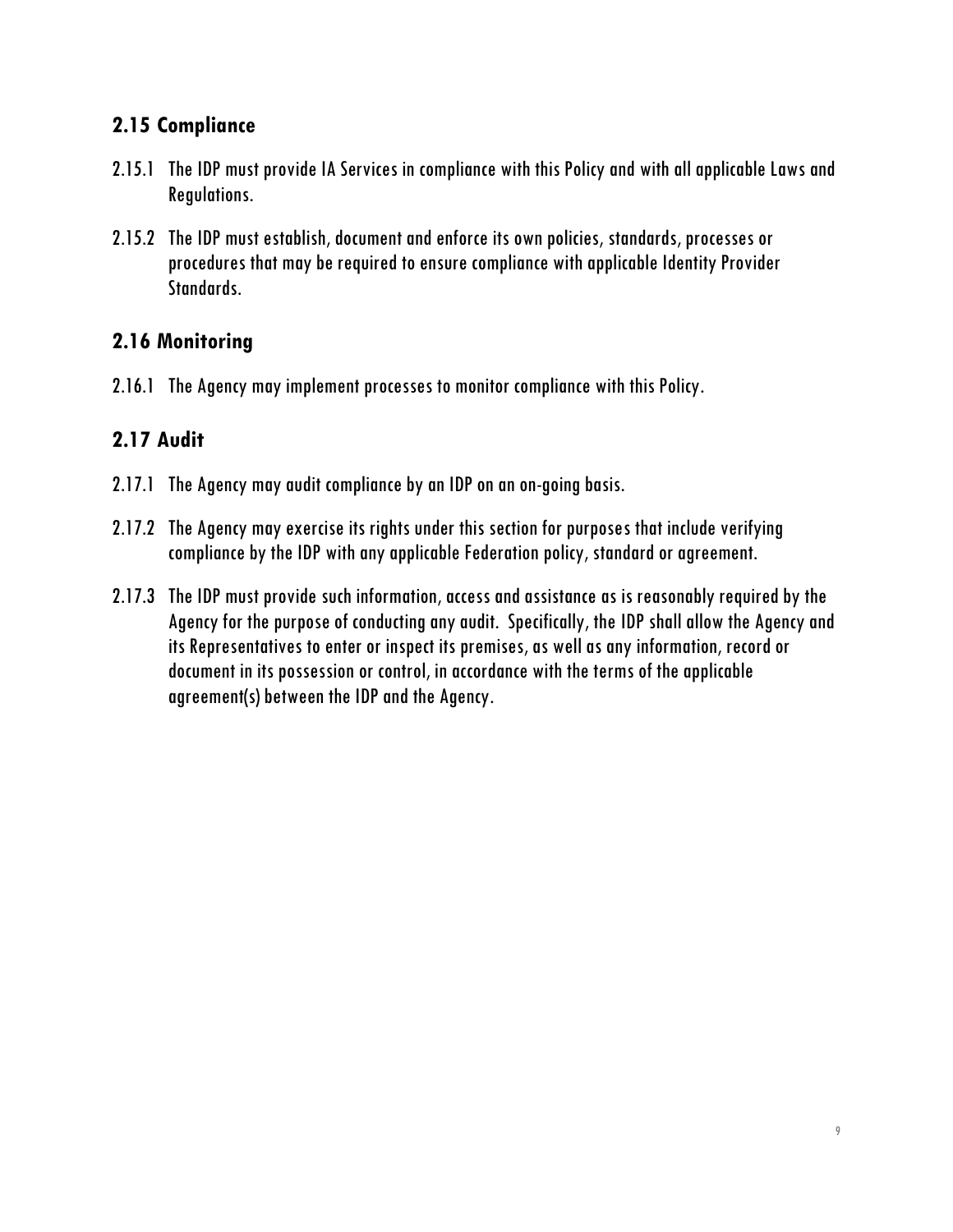# <span id="page-12-0"></span>**3 Approval and Administration**

# <span id="page-12-1"></span>**3.1 Approval**

- 3.1.1 This Policy is issued under the authority of the Chief Executive Officer.
- 3.1.2 This Policy shallbe effective on the date of its final approval.
- 3.1.3 Enforcement of this Policy shall begin on the date of its final approval.

#### <span id="page-12-2"></span>**3.2 Administration**

3.2.1 The Senior Director, Identity, Access & Privacy shall be accountable for and be responsible for administering this Policy.

#### <span id="page-12-3"></span>**3.3 Publication and notification**

- 3.3.1 A copy of this Policy and related documentation shall be available in electronic format on the Agency website.
- 3.3.2 Notification of substantive changes or modification to this Policy shall be communicated to the IDP.

#### <span id="page-12-4"></span>**3.4 Interpretation**

- 3.4.1 The Senior Director, Identity, Access & Privacy shall be responsible for the interpretation of this Policy, including the resolution of any dispute related to it.
- 3.4.2 The CISO / VP, Security Services shall be responsible for interpreting the security aspects of this Policy.
- 3.4.3 The Chief Privacy Officer shall be responsible for interpreting the privacy aspects of this Policy.
- 3.4.4 This Policy shall be interpreted in accordance with other eHealth Ontario policies, including the Privacy and Data Protection Policy, Personal Health Information Privacy Policy, Personal Information Privacy Policy, Acceptable Use Policy and Information Security Policy.
- 3.4.5 Each provision of thisPolicy and any relevant agreement pursuant to it shall be interpreted in such manner as to be effective and valid under applicable Laws and Regulations, including:
	- a) Ontario Regulation 43/02 amended to O. Reg. 339/08 made under the Development Corporations Act;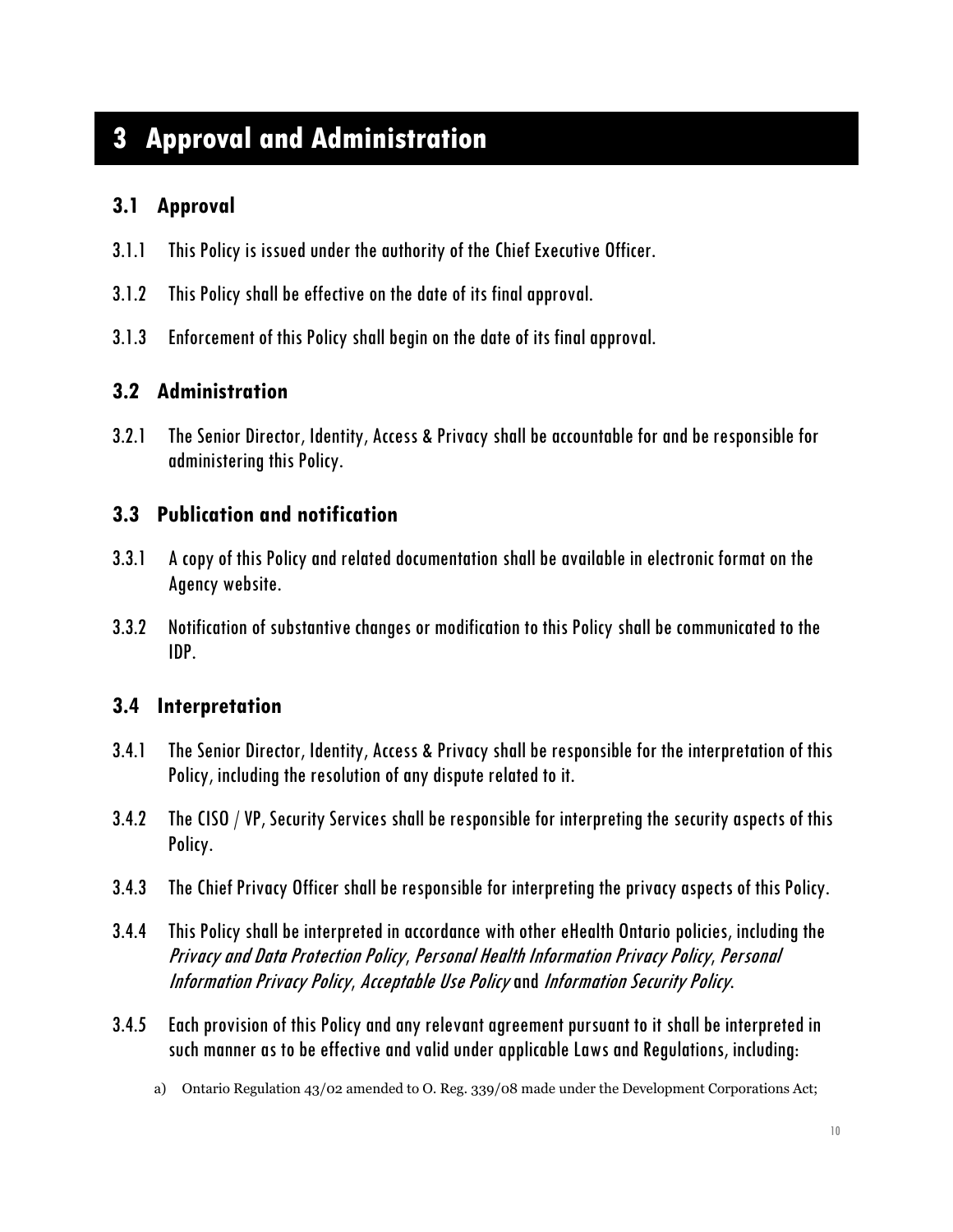- b) Personal Health Information and Protection Act, 2004 and Ontario Regulation 329/04 as amended; and
- c) Freedom of Information and Protection of Privacy Act.

# <span id="page-13-0"></span>**3.5 Organizational references**

3.5.1 Where thisPolicy refers to any organizational body (division, committee, etc.) or position, the reference shall be interpreted to reference the successor body or position in the event of any organizational change.

# <span id="page-13-1"></span>**3.6 Modification**

3.6.1 This Policy may be reviewed annually and revised as needed. The IDP should periodically check the Agency's website for notice of modification to this Policy.

# <span id="page-13-2"></span>**3.7 Contact Details**

3.7.1 Information concerning this Policy may be obtained from:

ONE® ID Business Solutions eHealth Ontario, 415 Yonge Street, Toronto, Ontario M5B 2E7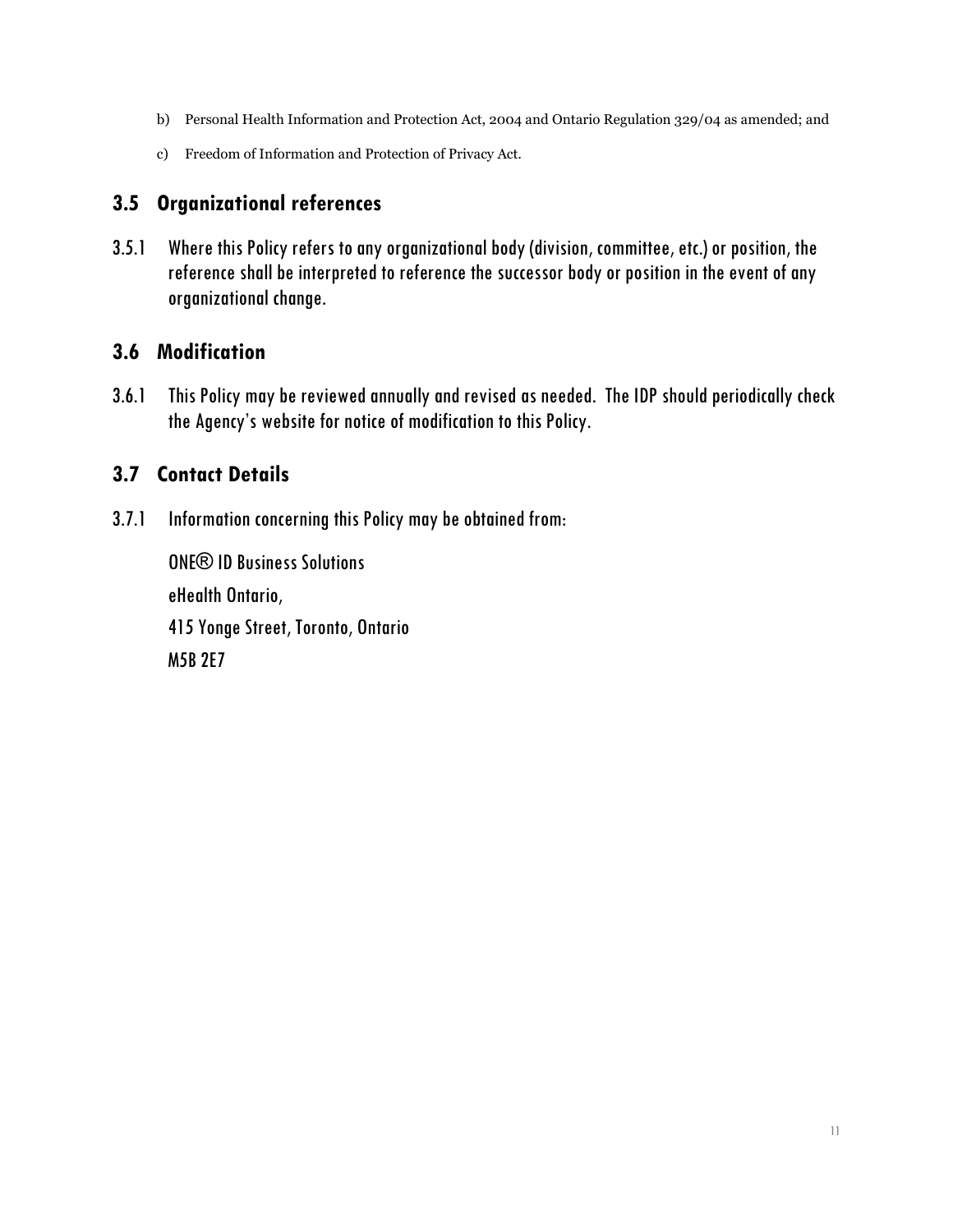# <span id="page-14-0"></span>**Glossary**

| <b>Term</b>                                                            | <b>Definition</b>                                                                                                                                                                                           |
|------------------------------------------------------------------------|-------------------------------------------------------------------------------------------------------------------------------------------------------------------------------------------------------------|
| <b>Acceptable Use Policy</b>                                           | The Agency's requirements regarding acceptable use of the Federated<br>System or the Federated Services, as modified from time to time and<br>available at www.ehealthontario.on.ca.                        |
| <b>Application Provider</b>                                            | An organization that provides one or more electronic health application(s)<br>available for consumption through the Agency's Federated System as<br><b>Federated Service(s). Federated Services</b>         |
| Authenticate<br><sub>0r</sub><br><b>Authentication</b>                 | Any process that validates the electronic identity of an End User against<br>his/her real world identity.                                                                                                   |
| Authorize or<br>Authorization                                          | Any process that determines whether access to Federated Services is<br>granted or denied based on specific business rules determined by<br><b>Application Providers.</b>                                    |
| <b>Challenge Questions</b>                                             | Questions that an End User is required to select from a drop-down list and<br>answer during Registration, which are used subsequently to Authenticate<br>that End User.                                     |
| <b>End User</b>                                                        | An individual who is Authorized to access one or more Federated Service(s),<br>usually as a Representative of a Service Consumer.                                                                           |
| <b>Enroll or Enrolment</b>                                             | The process of giving an End User access to specific Federated Service(s).                                                                                                                                  |
| <b>Federated Service</b>                                               | The electronic health services, resources and information that are accessible<br>over the Federated System.                                                                                                 |
|                                                                        |                                                                                                                                                                                                             |
| <b>Health Information</b><br>Custodian                                 | Has the same meaning as in the <i>Personal Health Information Protection Act</i> ,<br>2004 [Section 3(1)].                                                                                                  |
| <b>Identity Access and</b><br><b>Management System</b><br>(IAMS)       | The IDP' computer system, applications and associated practices, policies<br>and procedures for creating, maintaining, securing, validating, asserting<br>verifications and managing electronic identities. |
| <b>Identity</b> and<br><b>Authentication Services</b><br>(IA Services) | The electronic services provided by an IDP that include validating End User<br>identity, issuing Credentials and sending Authentication information. the<br>Agency                                          |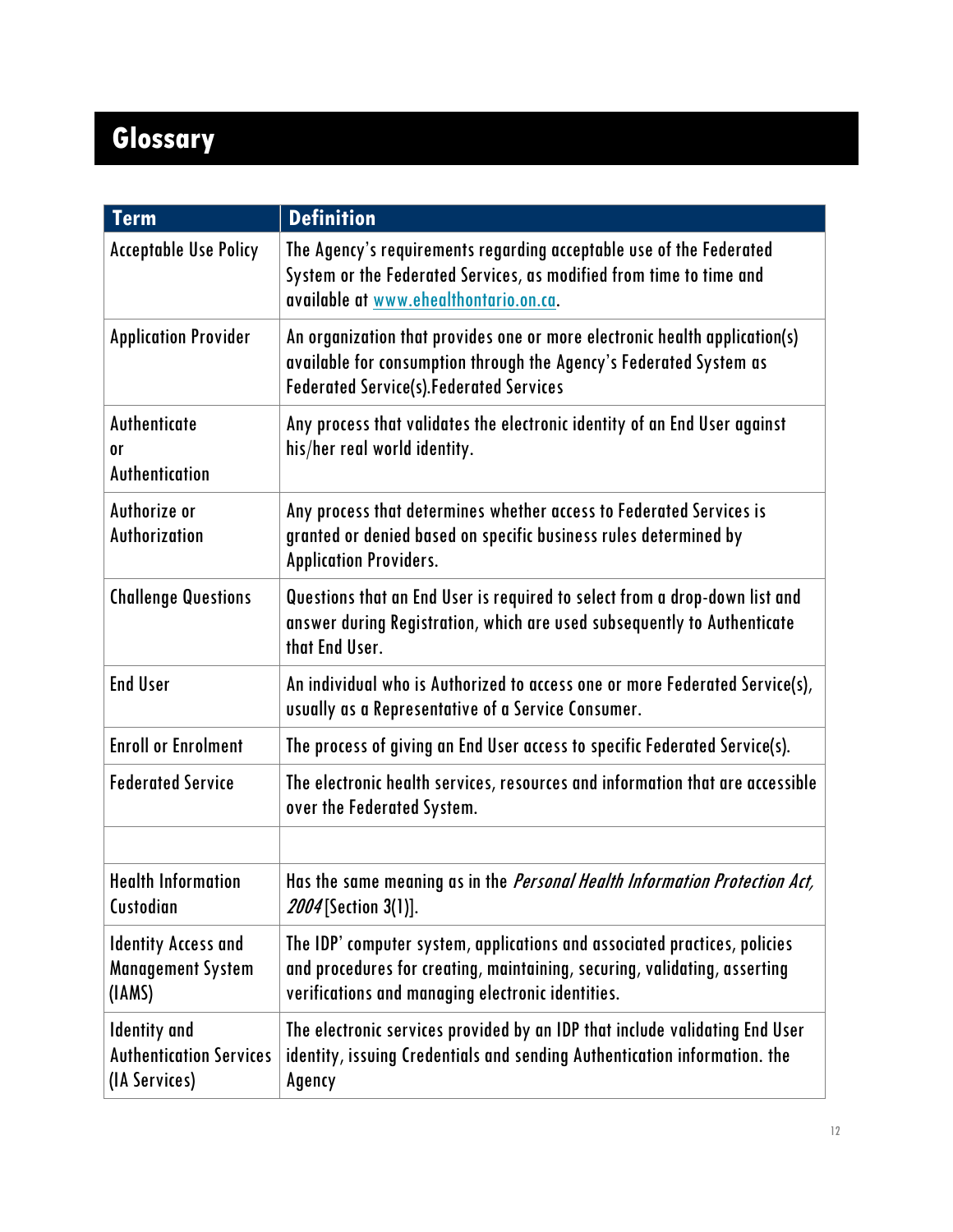| <b>Term</b>                                        | <b>Definition</b>                                                                                                                                                                                                                                                                                                                                                                                                                                                                                                                                                                             |
|----------------------------------------------------|-----------------------------------------------------------------------------------------------------------------------------------------------------------------------------------------------------------------------------------------------------------------------------------------------------------------------------------------------------------------------------------------------------------------------------------------------------------------------------------------------------------------------------------------------------------------------------------------------|
| <b>Identity Provider (IDP)</b>                     | An individual or organization who/that provides IA Services within the<br>Federation.                                                                                                                                                                                                                                                                                                                                                                                                                                                                                                         |
| <b>Laws and Regulations</b>                        | The Personal Health Information Protection Act, 2004 and all statutes,<br>regulations, codes, ordinances, decrees, rules, municipal by-laws, judicial,<br>arbitrable, administrative, ministerial, departmental, or regulatory<br>judgments, orders, decisions, rulings, or awards enacted or promulgated by<br>any regulatory body pursuant to any statutory authority or requirements<br>and, in all cases, applicable, binding, and enforceable in Canada and/or<br>Ontario.                                                                                                               |
| <b>Level of Assurance</b>                          | The degree of confidence that can be placed in or that is required from the<br>Registration and Authentication of an End User's electronic identity.                                                                                                                                                                                                                                                                                                                                                                                                                                          |
| <b>Personal Health</b><br><b>Information (PHI)</b> | Has the same meaning as in the <i>Personal Health Information Protection Act</i> ,<br>2004 [Section 4 (1)].                                                                                                                                                                                                                                                                                                                                                                                                                                                                                   |
| <b>Personal Information</b><br>(PI)                | Has the same meaning as in the <i>Freedom of Information and Protection of</i><br>Privacy Act [Section 2 (1)].                                                                                                                                                                                                                                                                                                                                                                                                                                                                                |
| <b>Privacy Impact</b><br><b>Assessment (PIA)</b>   | A detailed assessment undertaken to evaluate the effects of a new or<br>significantly modified service to determine its actual and potential impact on<br>the protection of PI / PHI included in the service. PIAs measure compliance<br>with applicable privacy law and broader privacy implications. A PIA<br>addresses all technological components, business processes, flows of<br>personal information, information management controls and human<br>resource processes associated with a service and identifies ways in which<br>privacy risks associated with these may be mitigated. |
| Register<br>0ľ<br>Registration                     | The process by which a unique electronic identity is established for any End<br>User, which is associated with a Level of Assurance.                                                                                                                                                                                                                                                                                                                                                                                                                                                          |
| <b>Sensitive Information</b>                       | Information that if released without authorization would cause harm,<br>embarrassment or unfair economic advantage, i.e., breach of the duty of<br>confidentiality or the duty to protect the privacy of individuals with respect<br>to their PHI or PI.                                                                                                                                                                                                                                                                                                                                      |
| <b>Service Consumer</b>                            | An organization (usually a Health Information Custodian) that has the right<br>to access one or more Federated Service(s) for the purpose of delivering<br>health care or to assist in the delivery of health care in Ontario.                                                                                                                                                                                                                                                                                                                                                                |
| <b>Threat Risk Assessment</b>                      | A process designed to identify and analyze threats and risks to I&IT                                                                                                                                                                                                                                                                                                                                                                                                                                                                                                                          |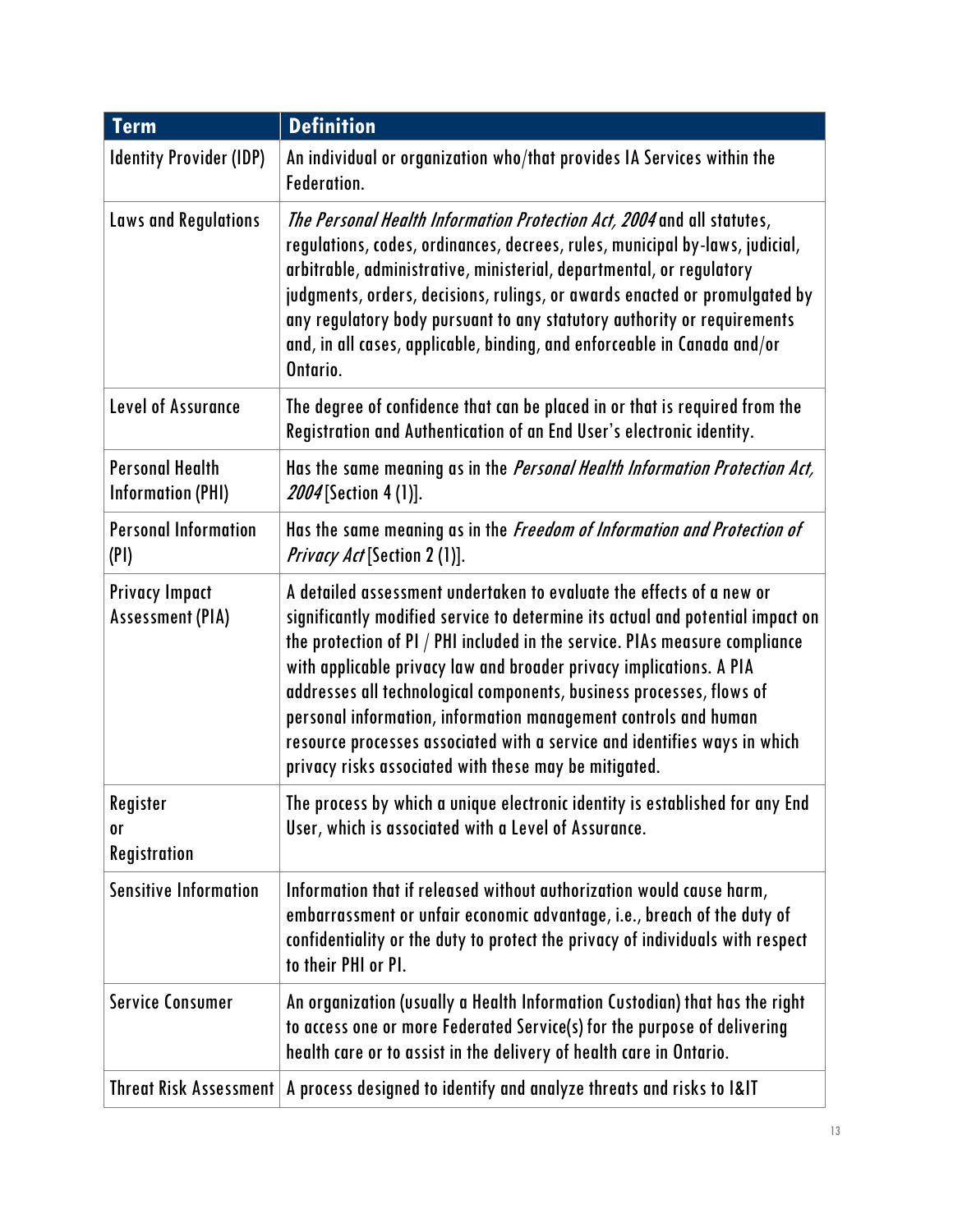| <b>Term</b> | <b>Definition</b>                                                                                                                                                                                              |
|-------------|----------------------------------------------------------------------------------------------------------------------------------------------------------------------------------------------------------------|
| (TRA)       | processes, programs, infrastructure and applications, leading to<br>recommendations of appropriate safeguards to protect assets and<br>information from loss, theft, destruction, modification, or corruption. |
| User ID     | Electronic information comprising of a string of characters that uniquely<br>identifies an End User in an information system.                                                                                  |

# <span id="page-16-0"></span>**Reference and Associated Documents**

| <b>Reference Document</b>                                                                                                                                                           | <b>Location</b>                                                                          |
|-------------------------------------------------------------------------------------------------------------------------------------------------------------------------------------|------------------------------------------------------------------------------------------|
| eHealth Ontario Acceptable Use<br>Policy                                                                                                                                            | http://www.ehealthontario.on.ca/pdfs/ProgramsFSs/AUP.pdf                                 |
| eHealth Ontario Information<br><b>Security Policy</b>                                                                                                                               | http://www.ehealthontario.on.ca/pdfs/Privacy/Information_Securi<br>ty_Policy.pdf         |
| eHealth Ontario Personal Health<br><b>Information Privacy Policy</b>                                                                                                                | http://www.ehealthontario.on.ca/images/uploads/pages/document<br>s/PHI_PrivacyPolicy.pdf |
| eHealth Ontario Personal<br><b>Information Privacy Policy</b>                                                                                                                       | http://www.ehealthontario.on.ca/images/uploads/pages/document<br>s/PI_PrivacyPolicy.pdf  |
| eHealth Ontario Privacy and Data<br><b>Protection Policy</b>                                                                                                                        | http://www.ehealthontario.on.ca/pdfs/Privacy/Privacy_Data_Prot<br>ection_Policy.pdf      |
| eHealth Ontario Privacy Impact<br><b>Assessment Policy</b>                                                                                                                          | Available on request                                                                     |
| eHealth Ontario Privacy Policy on<br>the Responsibilities of Third Party<br><b>Application Providers</b>                                                                            | Available on request                                                                     |
| <b>Government of Ontario Corporate</b><br>Policy on Electronic Identification,<br><b>Authentication and Authorization</b><br>(IAA): Ministry of Government<br>Services (July, 2012) | Available on request                                                                     |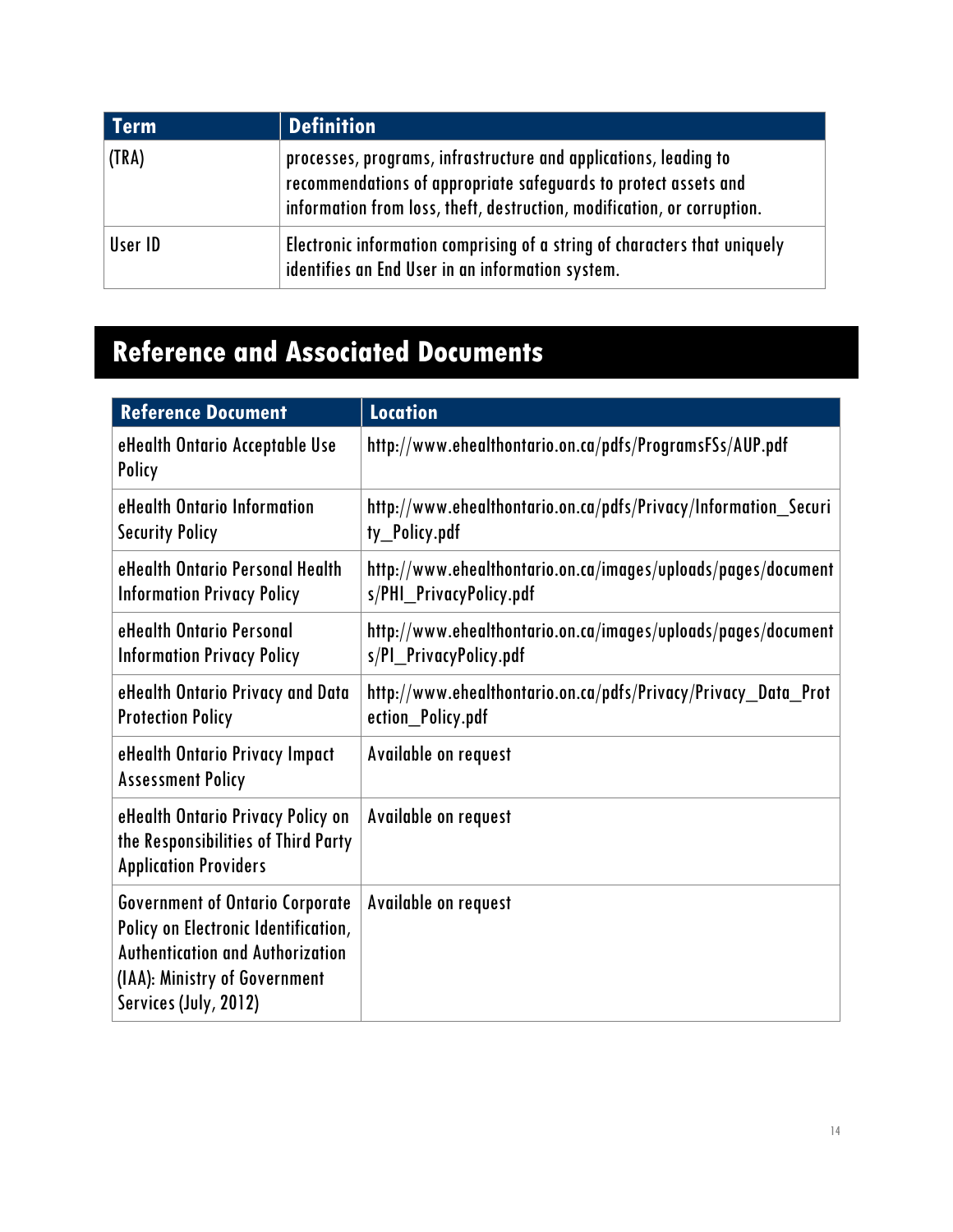The following documents are associated with the policy and may be consulted for additional detail or policy interpretation.

| <b>Associated Document</b>         | <b>Location</b>                                                 |
|------------------------------------|-----------------------------------------------------------------|
|                                    |                                                                 |
| <b>Ontario Regulation 43/02</b>    | $http://www.e-$                                                 |
| amended to O. Reg. 339/08 made     | laws.gov.on.ca/html/statutes/english/elaws statutes 90d10 e.htm |
| under the <i>Development</i>       |                                                                 |
| <b>Corporations Act</b>            |                                                                 |
|                                    |                                                                 |
| <b>Freedom of Information and</b>  | $http://www.e-$                                                 |
| <b>Protection of Privacy Act</b>   | laws.gov.on.ca/html/statutes/english/elaws statutes 90f31 e.htm |
| <b>Personal Health Information</b> | $http://www.e-$                                                 |
| <b>Protection Act, 2004</b>        | laws.gov.on.ca/html/statutes/english/elaws_statutes_04p03_e.htm |